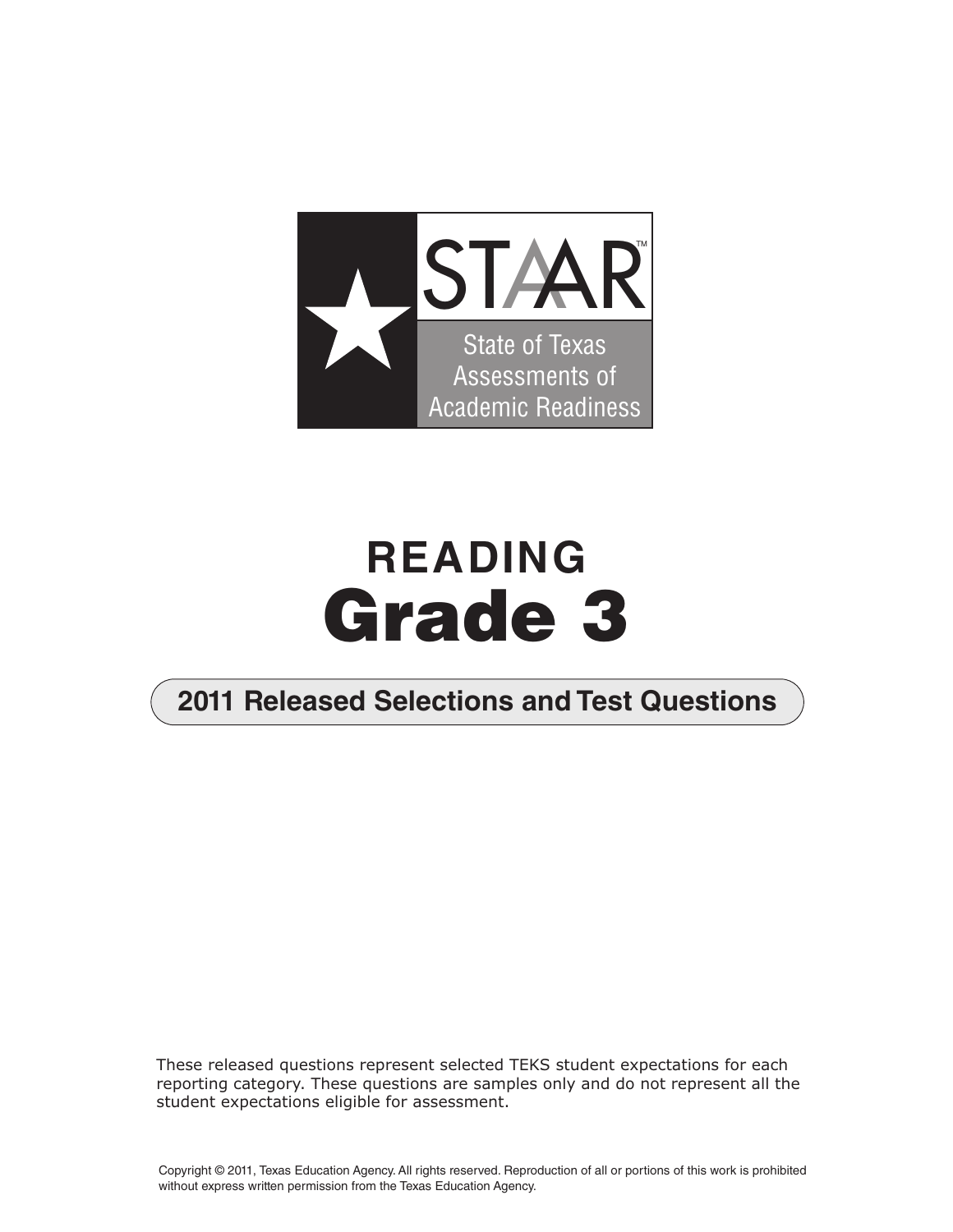**Read the selection. Then choose the best answer to each question.** 

## **The Well-Worn Path**

*by David Crawley*

 You scampered down this well-worn path when you were just a pup. And as we grew, I ran with you. I struggled to keep up.

> *5* My legs grew long. Your legs grew slow. You're happy now to walk, ignoring all those squirrels and birds you once would chase and stalk.

And as we walk I think of all

*10* the moments that we shared. The day we found you at the pound, $<sup>1</sup>$ </sup> you looked so small and scared.

> The times I fed you table scraps in spite of Mother's rule.

*15* The days you greeted me with joy when I came home from school.

 And as we walk this well-worn path, no longer running free, I hope I was as good to you

*20* as you have been to me.



"The Well-Worn Path" from *Dog Poems* by David Crawley. Copyright © 2007 by David Crawley. Published by Wordsong, an imprint of Boyds Mills Press. Used by permission.

<sup>1</sup>A *pound* is a place for keeping stray animals.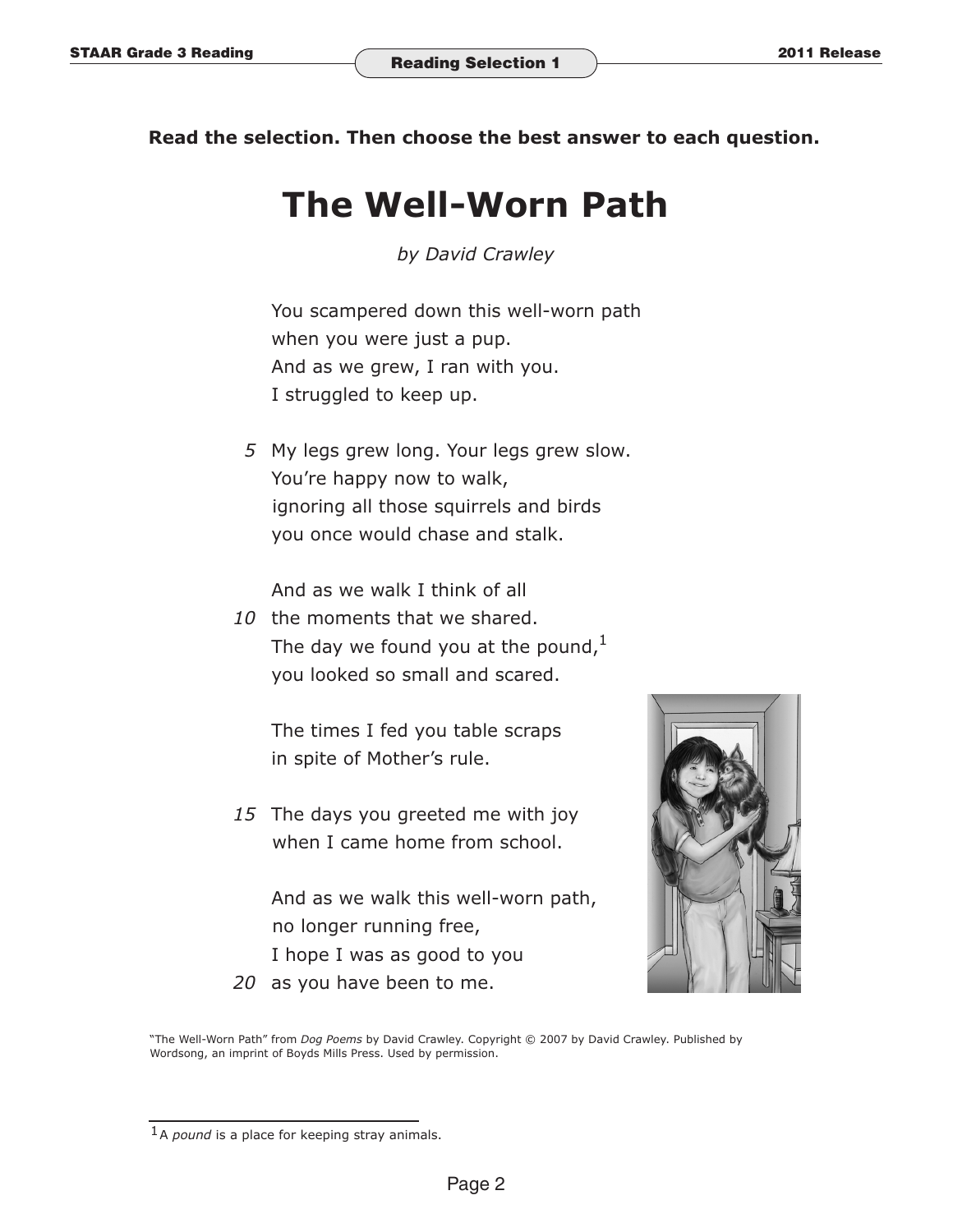**1** Read line 4 from the poem.

*I struggled to keep up.* 

The poet includes this line most likely to show that the dog  $-$ 

- **A** ran faster than the speaker
- **B** was lost
- **C** looked larger than the speaker
- **D** was tired

- **2** What is the main message in the poem?
	- **A** It is important for owners to train their pets.
	- **B** It is difficult to care for some pets.
	- **C** Dogs and people are very different.
	- **D** Pets and their owners can make each other happy.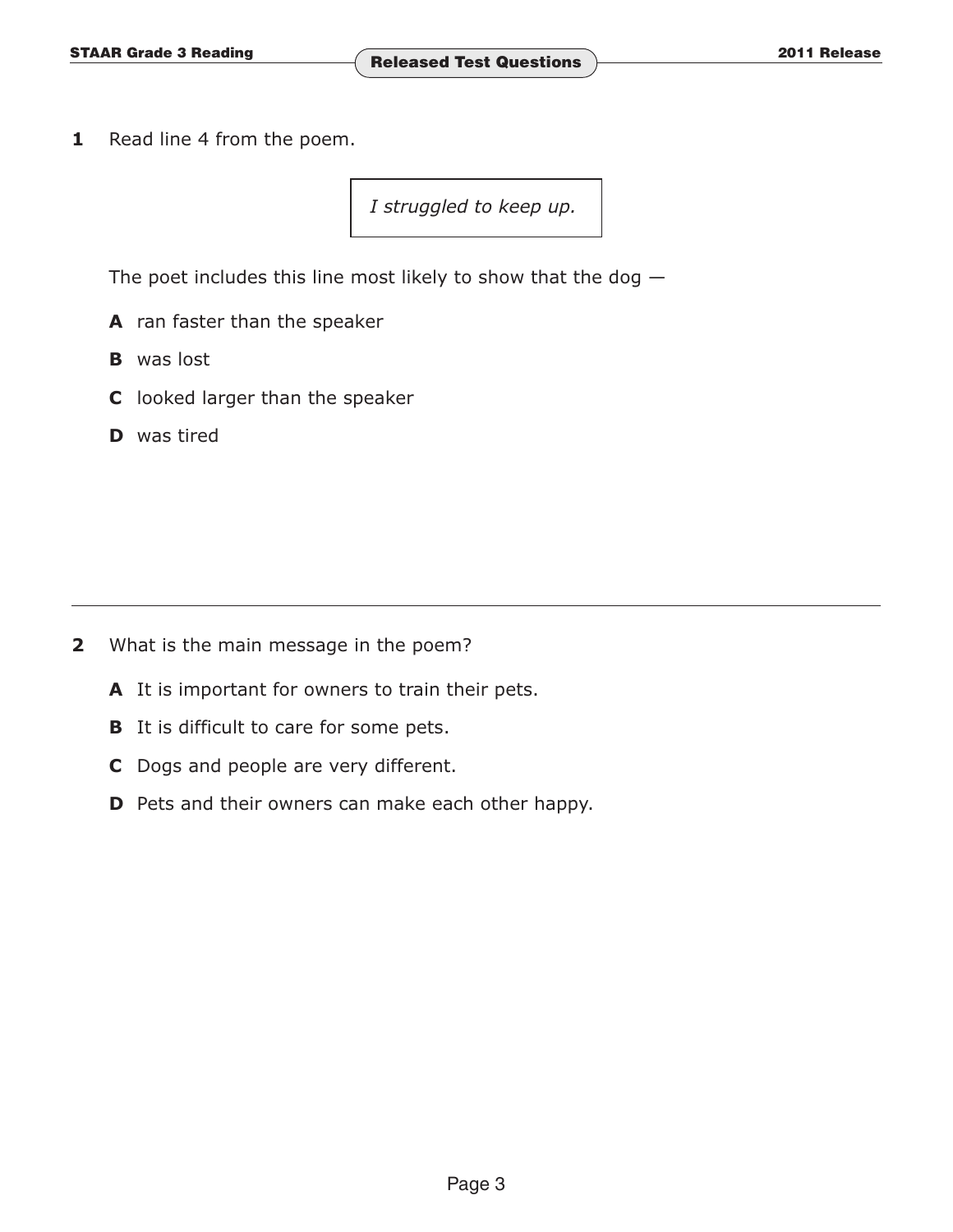- **3** Lines 11 through 16 are included in the poem because they  $-$ 
	- **A** list reasons why the speaker chose the dog
	- **B** give examples of experiences shared by the speaker and the dog
	- **C** explain why the dog began to ignore squirrels
	- **D** tell why the speaker and the dog no longer run together

- **4** Which word best describes the feeling that the poet creates in this poem?
	- **A** Thankfulness
	- **B** Surprise
	- **C** Confusion
	- **D** Unhappiness

- **5** What is the speaker doing in the poem?
	- **A** Picking up the dog at the pound
	- **B** Feeding the dog dinner
	- **C** Chasing after the dog as it runs
	- **D** Taking the dog for a walk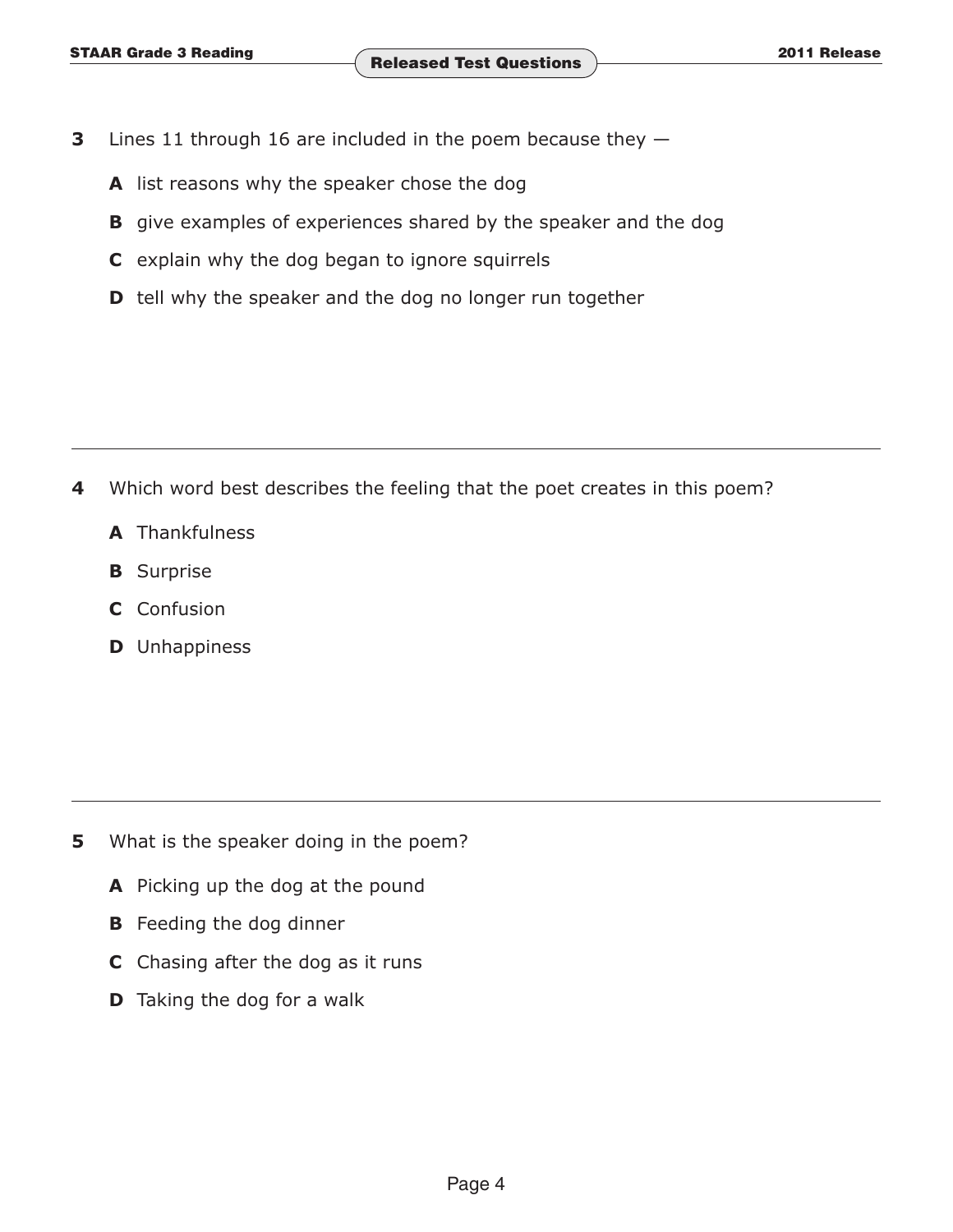- **6** Lines 5 through 8 are important to the poem because they show that the dog  $-$ 
	- **A** dislikes squirrels and birds
	- **B** wants the speaker to slow down
	- **C** is getting older
	- **D** is ignoring the speaker

**7** The poet titled this poem "The Well-Worn Path" most likely because —

- **A** the poem describes the way the path looks after many years
- **B** the dog and the speaker have walked on the same path for many years
- **C** the dog gets tired when it goes for walks
- **D** the poem describes the place where the speaker found her dog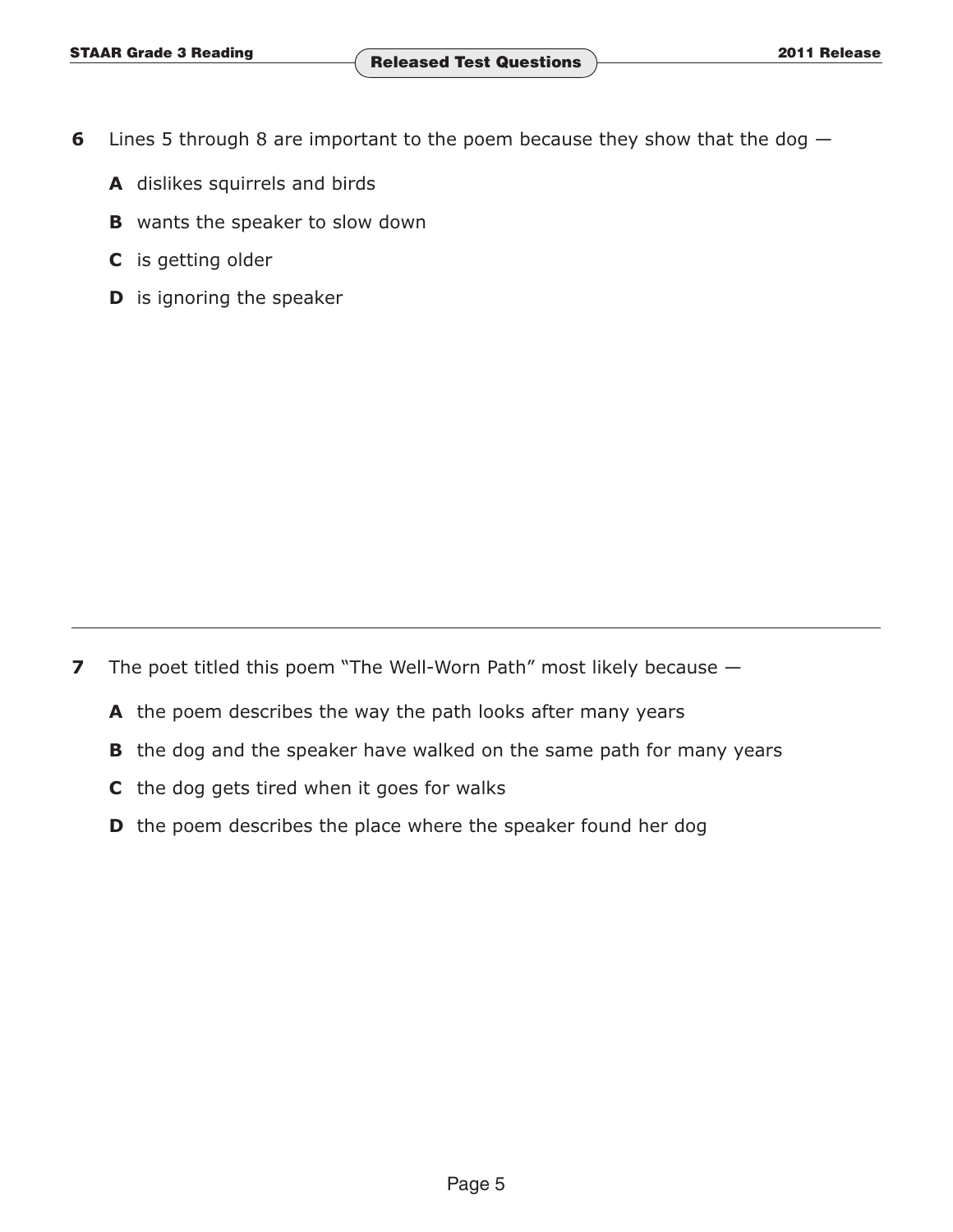#### **Read the selection. Then choose the best answer to each question.**



 *1* Long before there were cowboys in Texas, there were vaqueros. A vaquero could tame a wild horse. He could stop a steer without using a rope. Vaqueros worked well with their horses and could perform amazing stunts.

#### **Caring for Cattle**

 *2* At one time, Spanish ranchers in parts of Mexico, Texas, and California owned huge herds of cattle. The cattle lived on large areas of land. And all those cows needed a lot of food. The animals were allowed to roam freely across the land so they could find enough food to eat.



- *3* Caring for the cattle was a big job. Ranchers hired vaqueros to keep the cattle safe. Vaqueros spent long days in their saddles, riding their horses across the open land. They scared away any animals that might harm the cattle. And if a cow was injured or sick, it was the vaquero's job to help it.
- *4* Spring was a busy time for vaqueros because that was when the calves were born. Each rancher sent a team of vaqueros to search for the new babies and their mothers. The vaqueros would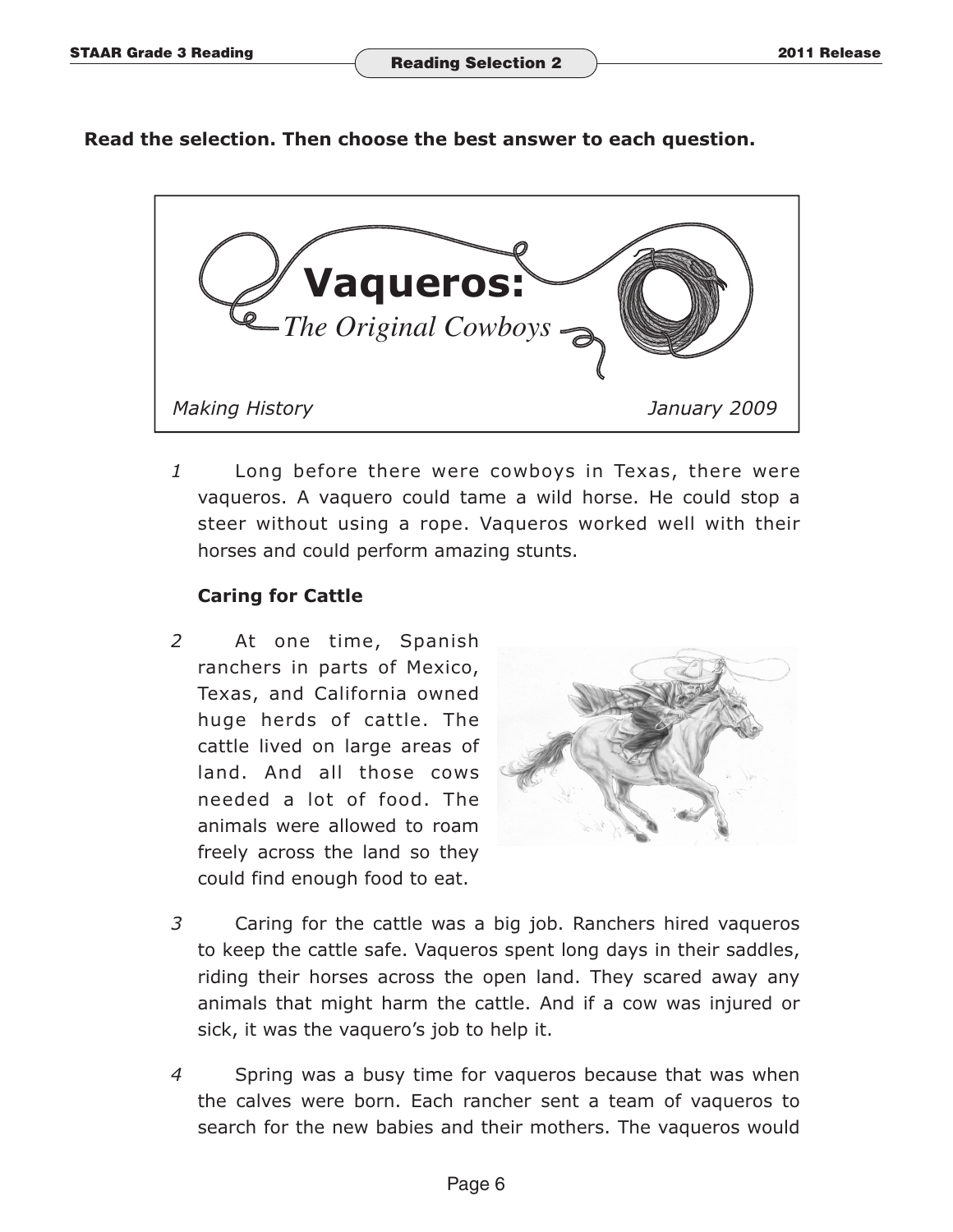bring the entire herd back to the ranch to be counted and sorted. Each team was responsible for searching a specific area. Together they would search hundreds of miles to find stray cattle. Sometimes the cattle were hard to locate among the rocky hills and in the small valleys.

#### **Which Cow Belongs Where?**

- *5* Once the cows and calves were found, it was the vaquero's job to bring all the cattle to a large fenced area so they could be counted. Getting cattle to move in one direction was not an easy job. Using their horses, the vaqueros worked together to surround the cattle. Then they herded the animals into the fenced area.
- *6* Next the cattle were sorted and counted. Vaqueros checked the brand, or special mark, on a cow's body to tell which rancher owned it. Each calf would receive the same brand as its mother.

#### **Getting the Job Done**

- *7* Special tools and clothing helped vaqueros with their work. They wore sombreros to protect them from the sun, wind, and rain. Vaqueros tied a *sarape* to their saddles. They could use it to protect themselves in cold or wet weather and at night while they slept. The sarape also helped them herd the cattle. Vaqueros would swing their sarape over their head to get the cattle to move. Something vaqueros didn't wear while doing their job was a pair of boots. They usually worked barefoot or in sandals.
- *8* A lariat was another important tool for vaqueros. It was used to catch cattle or animals that could harm the cattle, such as coyotes. If a vaquero roped a coyote, everyone knew he was good at his job.
- *9* Every good vaquero needed a well-trained horse that could make quick, sharp turns. The horses were also trained to step in front of a cow that was trying to escape from the herd. And they could stop suddenly if the vaquero pulled back on the reins.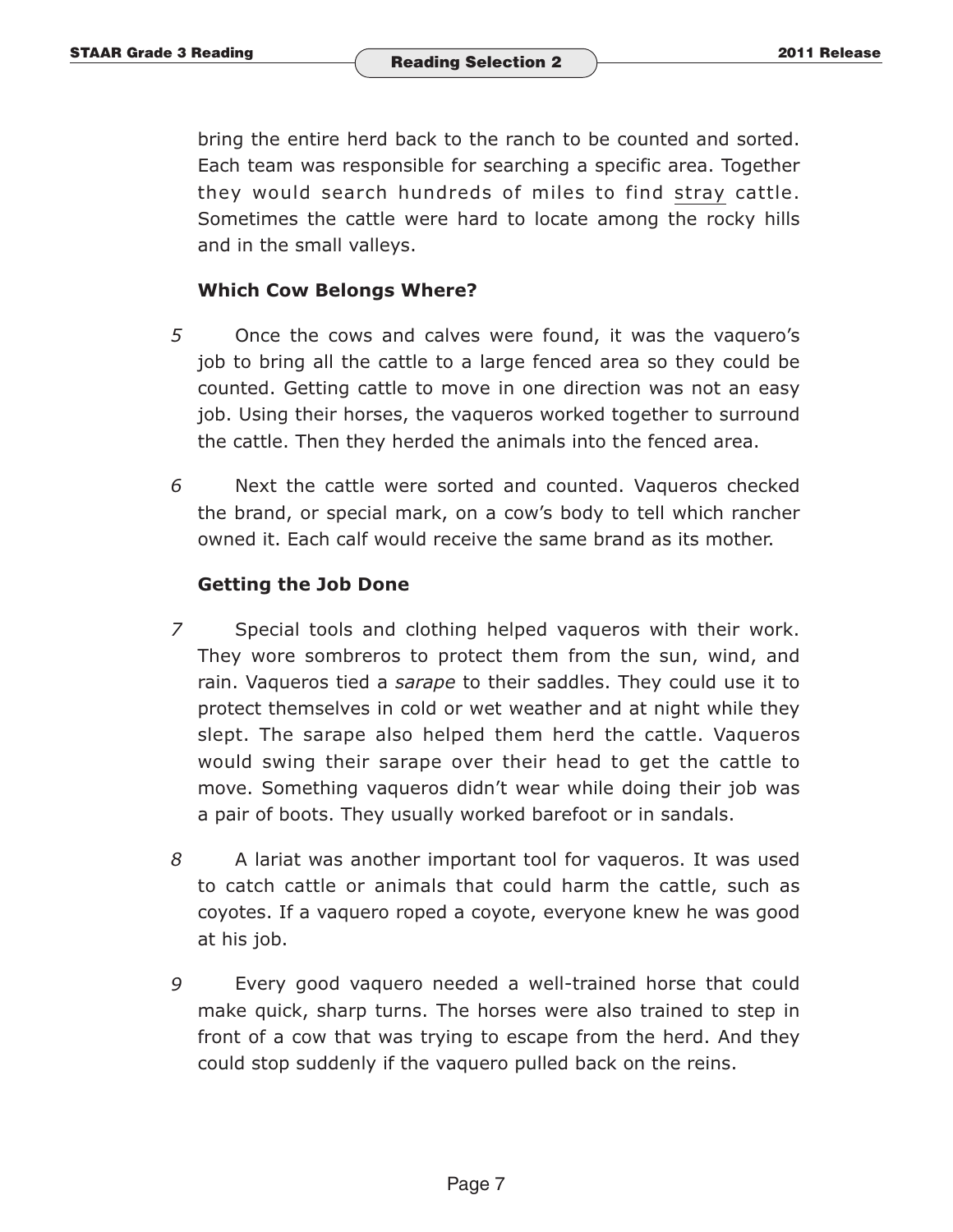| <b>Tools and Clothing</b> | <b>Common Name</b> | Purpose                                                       |  |
|---------------------------|--------------------|---------------------------------------------------------------|--|
| Lariat                    | Leather rope       | • To catch cattle<br>and other animals                        |  |
| Sarape                    | Small blanket      | • To protect<br>vaqueros from<br>the cold<br>• To herd cattle |  |
| Sombrero                  | Large hat          | • To shade<br>vaqueros' faces                                 |  |

#### **Training the Cowboys of Texas**

*10* Spanish ranchers didn't stay in Texas. When they moved to other areas, their cattle and the vaqueros often remained. The new settlers who moved into Texas didn't know what to do with the cattle. But the vaqueros did. The vaqueros worked with the new settlers and taught them how to care for cattle. Soon some of these settlers were able to do the same work as the vaqueros, but they became known by a different name—Texas cowboys.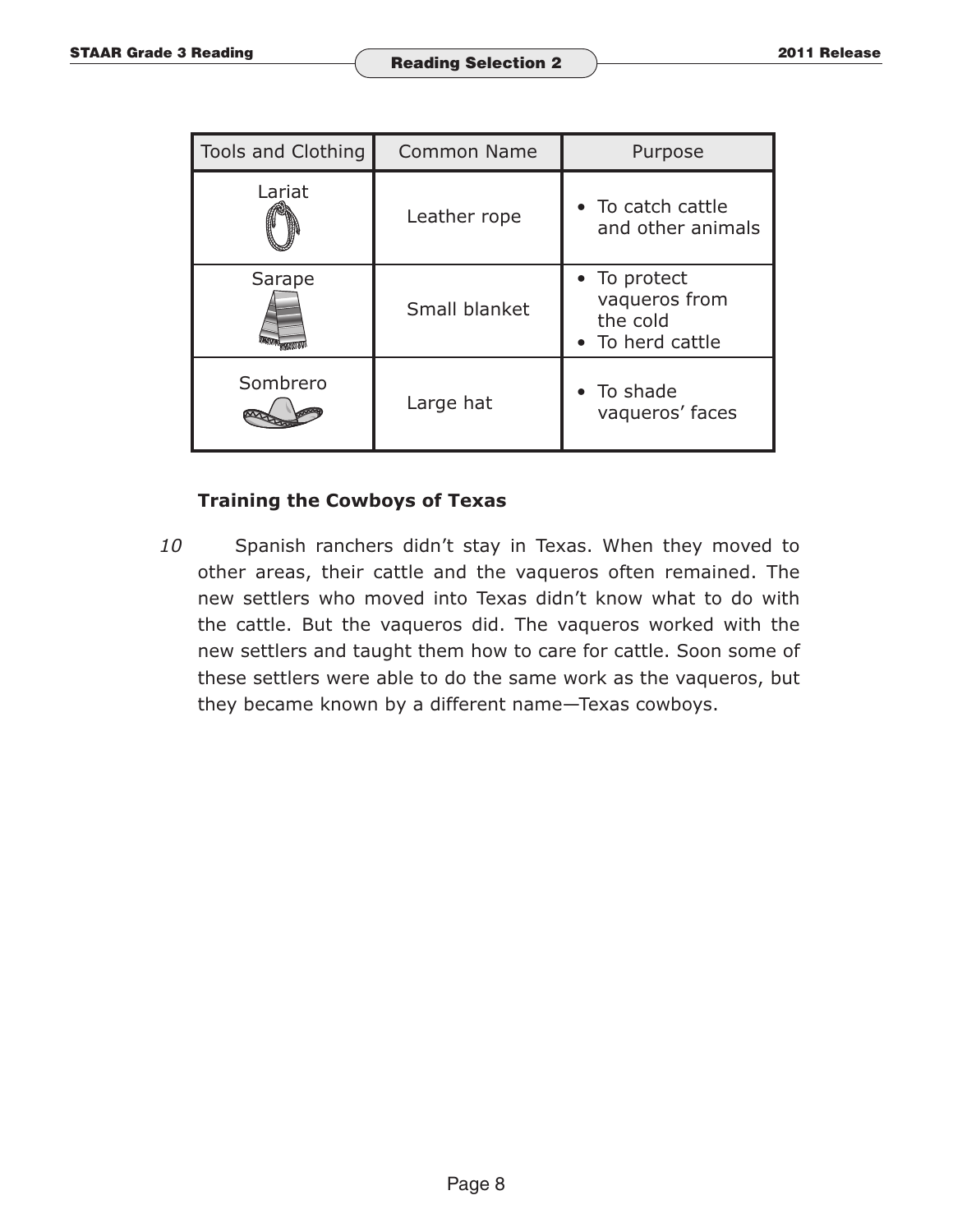- **1** The author includes headings in bold print to  $-$ 
	- **A** explain why the article was written
	- **B** describe why pictures were included in the article
	- **C** show which words are most important
	- **D** tell what information is in each section

- **2** The picture next to paragraph 2 is included in the article to  $-$ 
	- **A** show what a vaquero might have looked like while doing his job
	- **B** provide information about how vaqueros taught new settlers
	- **C** explain why many vaqueros were needed on a cattle ranch
	- **D** show how fast a vaquero could ride his horse

- **3** A table is included in the section "Getting the Job Done" to help the reader
	- **A** identify the tools and clothing vaqueros used
	- **B** learn where a vaquero kept his tools
	- **C** understand why ranchers hired vaqueros
	- **D** know which jobs were most difficult for vaqueros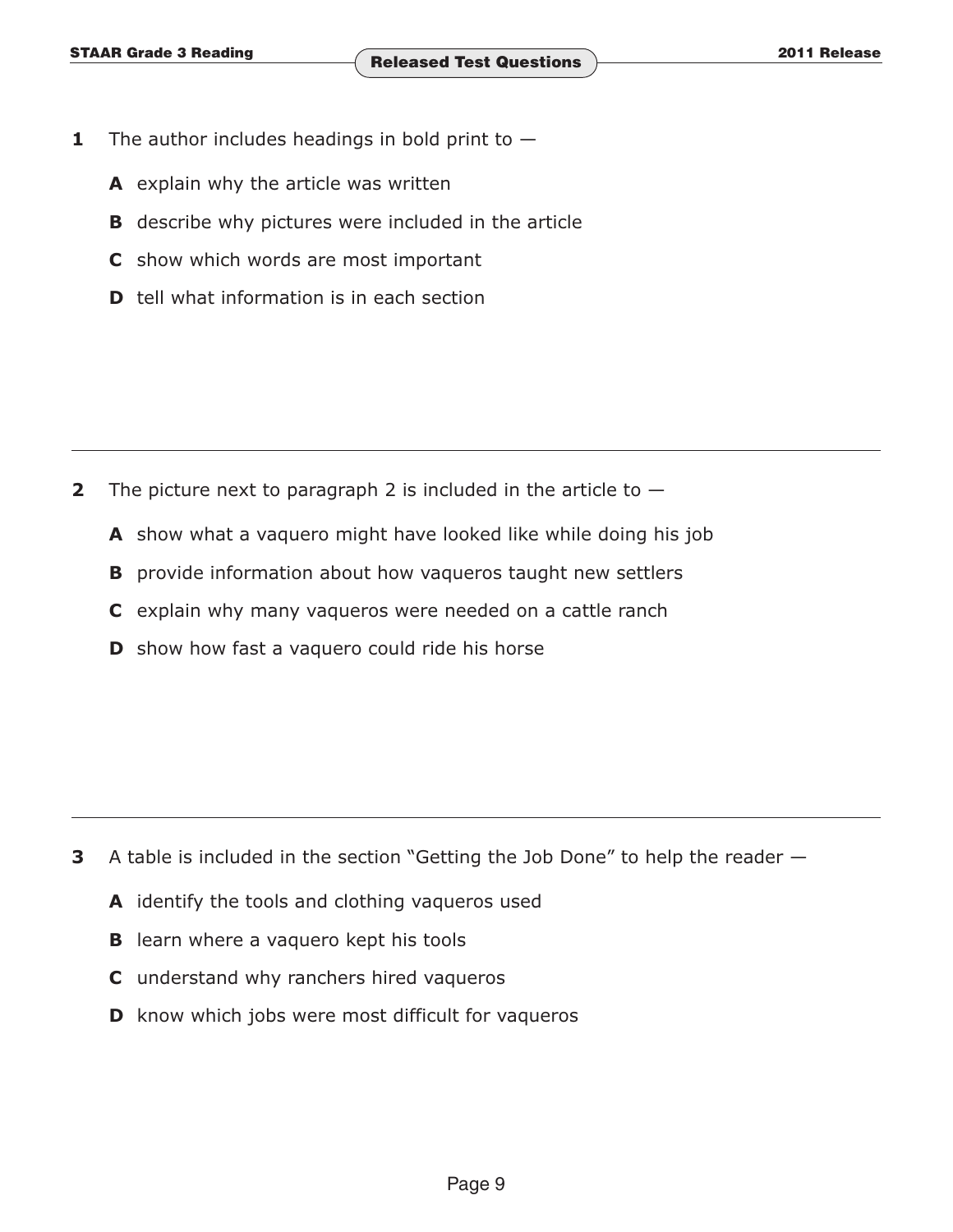- **4** What is the best summary of this article?
	- **A** Ranchers owned a lot of cattle. In order to find enough food, the cattle had to roam freely across large areas of land. The ranchers needed help with their cattle, so they hired vaqueros.
	- **B** Spanish ranchers hired vaqueros to take care of their cattle. The cattle lived in large open areas. Vaqueros used horses and special clothing and tools to help them with their work. When the ranchers moved away, the vaqueros taught their skills to new settlers.
	- **C** Vaqueros took care of cattle that wandered across large areas of land. The vaqueros watched over the cattle and chased harmful animals away. They also helped find calves in springtime.
	- **D** Spanish ranchers owned cattle that grazed in large areas of grassland. It was difficult to keep track of the cattle and take care of them. The cattle ranchers needed some help, so they hired vaqueros, who were similar to cowboys. Eventually the Spanish ranchers left.

- **5** Which words in paragraph 4 help the reader understand the meaning of stray?
	- **A** *a specific area*
	- **B** *the small valleys*
	- **C** *hard to locate*
	- **D** *a busy time*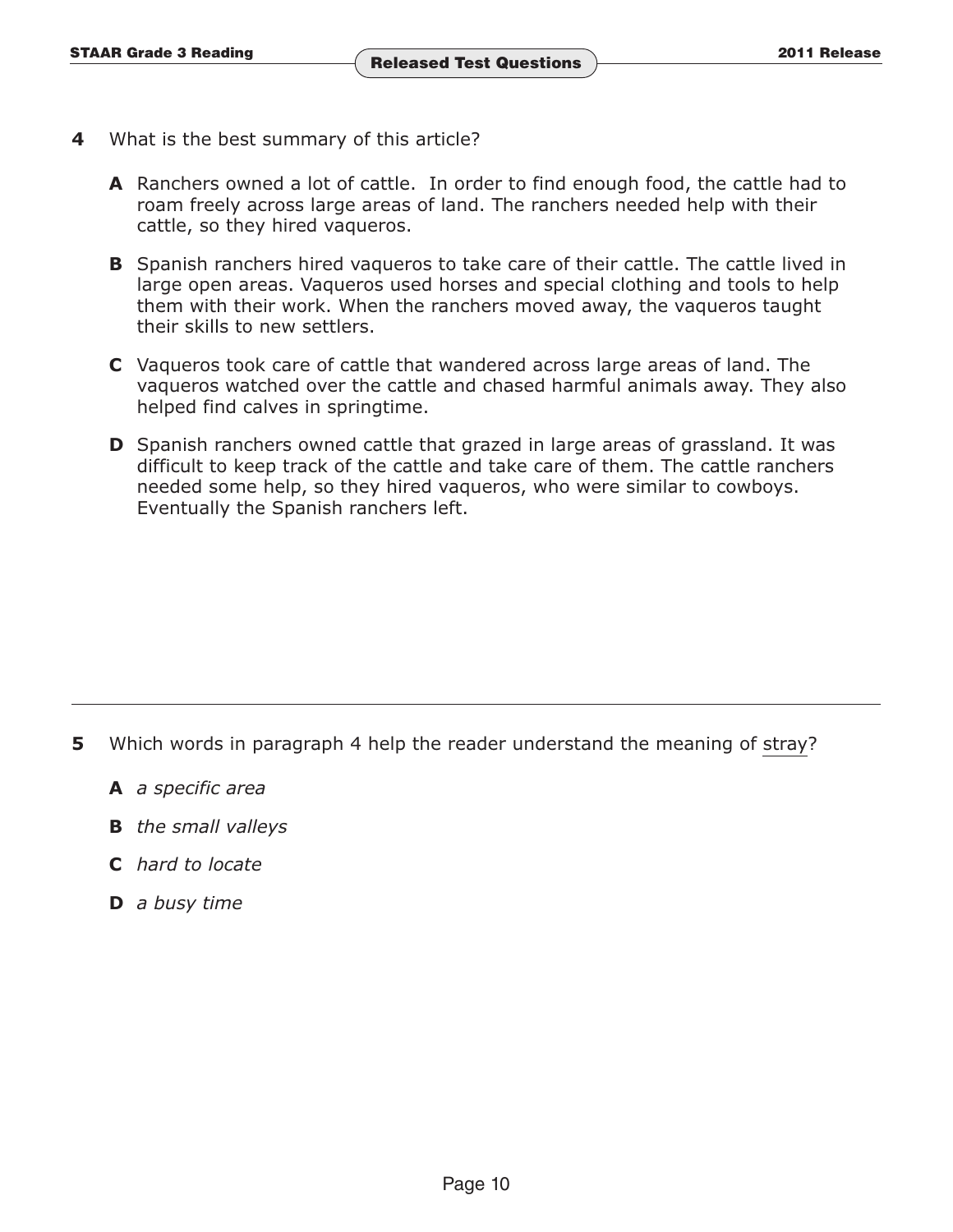- **6** Vaqueros herded cattle into a fenced area by
	- **A** counting the calves and reporting the numbers to the rancher
	- **B** throwing a rope over the cattle to bring them toward the fence
	- **C** surrounding the cattle and moving them as a group
	- **D** putting out food for the cattle

- **7** Which sentence best supports the idea that horses were helpful in controlling cattle?
	- **A** *The animals were allowed to roam freely across the land so they could find enough food to eat.*
	- **B** *Vaqueros spent long days in their saddles, riding their horses across the open land.*
	- **C** *Getting cattle to move in one direction was not an easy job.*
	- **D** *The horses were also trained to step in front of a cow that was trying to escape from the herd.*

- **8** What happened to the vaqueros when the Spanish ranchers moved away?
	- **A** They continued searching for lost cattle.
	- **B** They started businesses in the towns.
	- **C** They moved the cattle to new homes.
	- **D** They stayed and taught their skills to the new settlers.